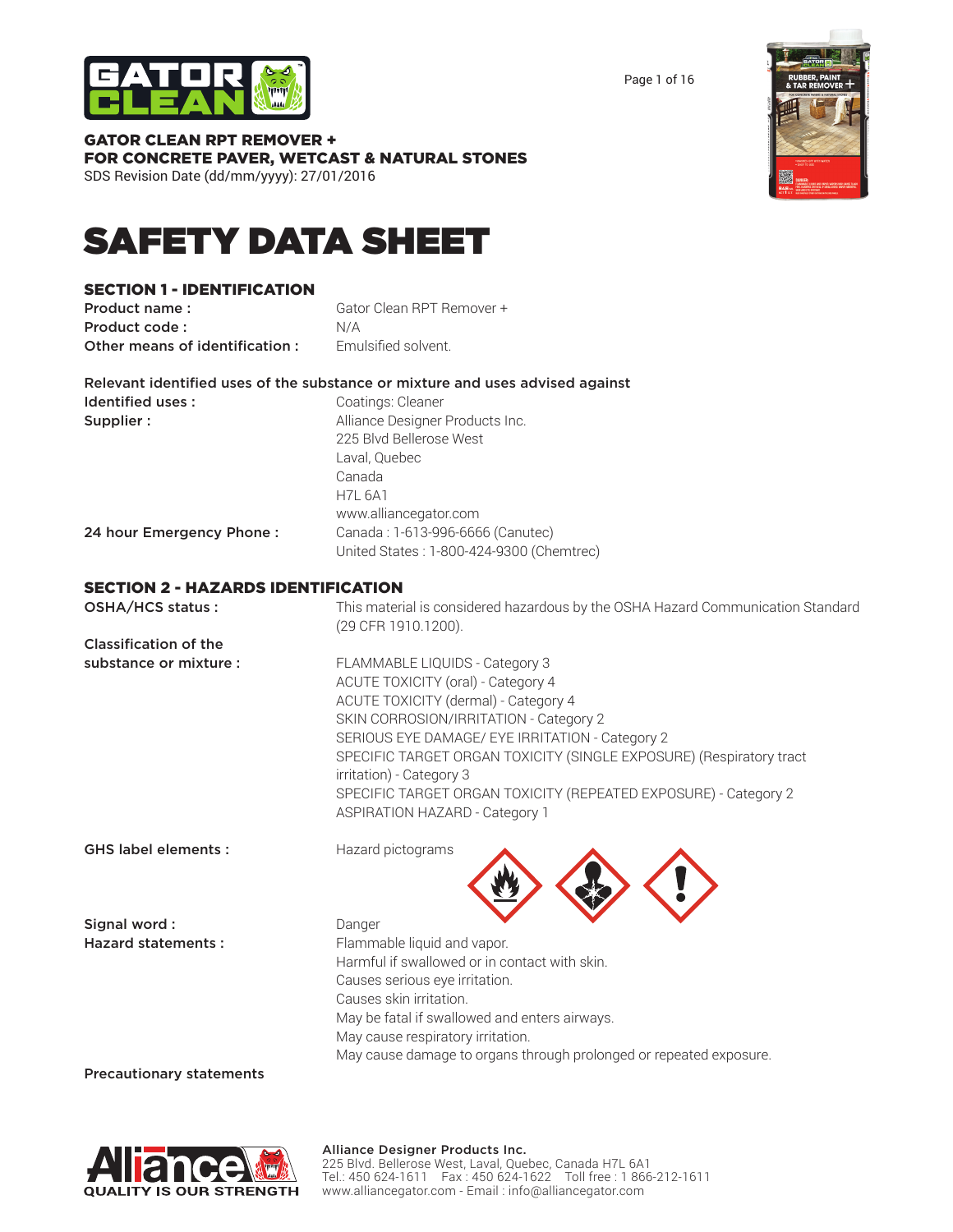

Page 2 of 16

#### GATOR CLEAN RPT REMOVER + FOR CONCRETE PAVER, WETCAST & NATURAL STONES SDS Revision Date (dd/mm/yyyy): 27/01/2016



### SECTION 3 - COMPOSITION/INFORMATION ON INGREDIENTS

| <b>Substance/mixture:</b> | <b>Mixture</b> |                |
|---------------------------|----------------|----------------|
| Ingredient name           | %              | CAS number     |
| xylene                    | $\geq 52 - 75$ | 1330-20-7      |
| <b>Butyl Cellosolve</b>   | $\geq 4 - 5$   | $111 - 76 - 2$ |
| Isopropyl alcohol         | $\geq 3 - 4$   | $67 - 63 - 0$  |

Any concentration shown as a range is to protect confidentiality or is due to batch variation.

There are no additional ingredients present which, within the current knowledge of the supplier and in the concentrations applicable, are classified as hazardous to health or the environment and hence require reporting in this section.

Occupational exposure limits, if available, are listed in Section 8.

#### SECTION 4 - FIRST AID MEASURES

#### **DESCRIPTION OF NECESSARY FIRST AID MEASURES**

| Eye contact:  | Immediately flush eyes with plenty of water, occasionally lifting the upper and lower<br>eyelids. Check for and remove any contact lenses. Continue to rinse for at least 10<br>minutes. Get medical attention.                                                                                                                                                                                                                                                                                                                                                                                                                                                                                                                                                                                                                                                                   |
|---------------|-----------------------------------------------------------------------------------------------------------------------------------------------------------------------------------------------------------------------------------------------------------------------------------------------------------------------------------------------------------------------------------------------------------------------------------------------------------------------------------------------------------------------------------------------------------------------------------------------------------------------------------------------------------------------------------------------------------------------------------------------------------------------------------------------------------------------------------------------------------------------------------|
| Inhalation:   | Remove victim to fresh air and keep at rest in a position comfortable for breathing.<br>If it is suspected that fumes are still present, the rescuer should wear an appropriate<br>mask or self-contained breathing apparatus. If not breathing, if breathing is irregular or<br>if respiratory arrest occurs, provide artificial respiration or oxygen by trained personnel.<br>It may be dangerous to the person providing aid to give mouth-to-mouth resuscitation.<br>Get medical attention. If necessary, call a poison center or physician. If unconscious,<br>place in recovery position and get medical attention immediately. Maintain an open<br>airway. Loosen tight clothing such as a collar, tie, belt or waistband.                                                                                                                                                |
| Skin contact: | Wash with plenty of soap and water. Remove contaminated clothing and shoes. Wash<br>contaminated clothing thoroughly with water before removing it, or wear gloves. Continue<br>to rinse for at least 10 minutes. Get medical attention. If necessary, call a poison center<br>or physician. Wash clothing before reuse. Clean shoes thoroughly before reuse.                                                                                                                                                                                                                                                                                                                                                                                                                                                                                                                     |
| Ingestion:    | Get medical attention immediately. Call a poison center or physician. Wash out mouth<br>with water. Remove dentures if any. Remove victim to fresh air and keep at rest in a<br>position comfortable for breathing. If material has been swallowed and the exposed<br>person is conscious, give small quantities of water to drink. Stop if the exposed person<br>feels sick as vomiting may be dangerous. Do not induce vomiting unless directed to do<br>so by medical personnel. If vomiting occurs, the head should be kept low so that vomit<br>does not enter the lungs. Chemical burns must be treated promptly by a physician. Never<br>give anything by mouth to an unconscious person. If unconscious, place in recovery<br>position and get medical attention immediately. Maintain an open airway. Loosen tight<br>clothing such as a collar, tie, belt or waistband. |

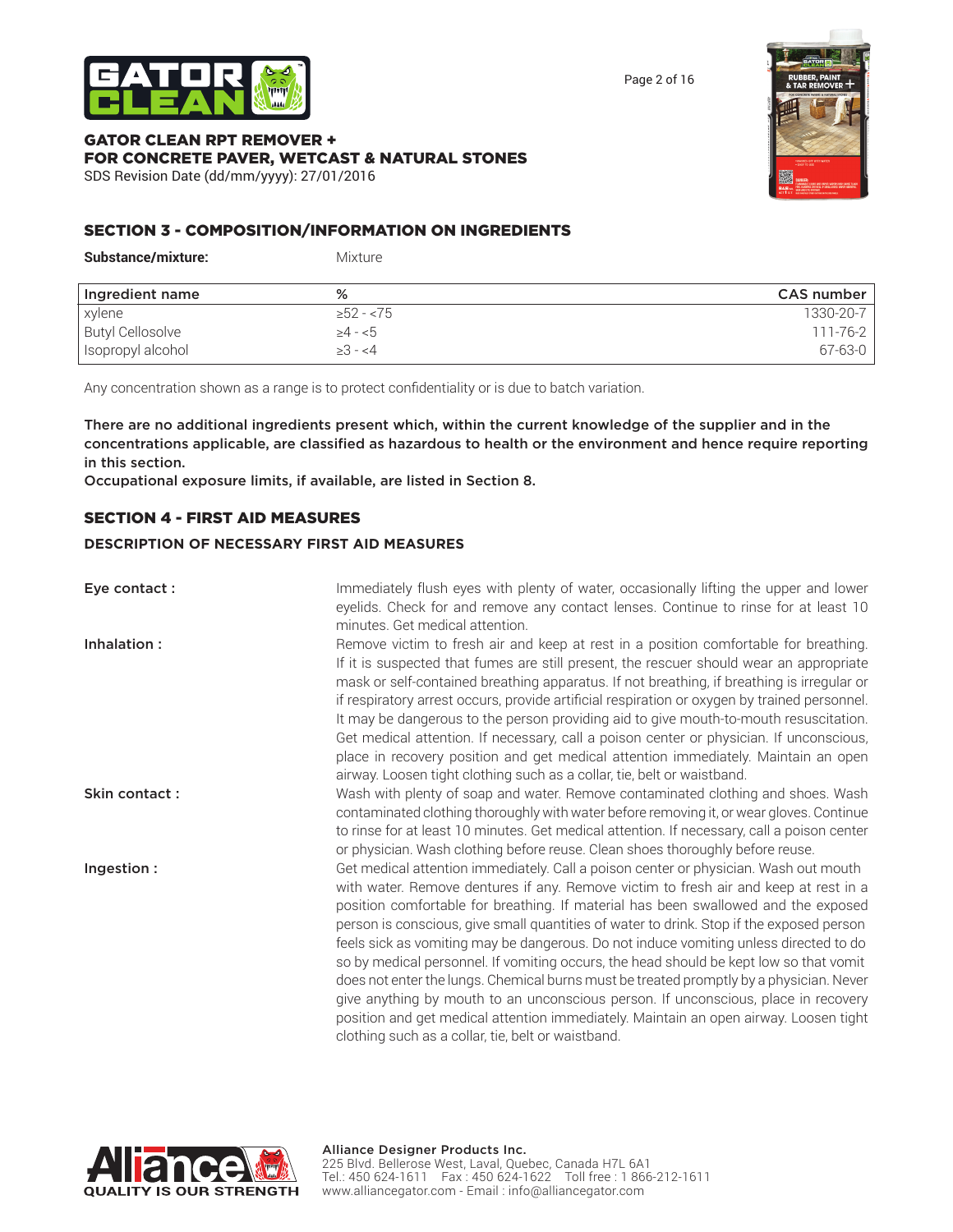



GATOR CLEAN RPT REMOVER + FOR CONCRETE PAVER, WETCAST & NATURAL STONES SDS Revision Date (dd/mm/yyyy): 27/01/2016

## SECTION 4 - FIRST AID MEASURES (CONT.)

**MOST IMPORTANT SYMPTOMS/EFFECTS, ACUTE AND DELAYED**

#### **POTENTIAL ACUTE HEALTH EFFECTS**

| Eye contact : | Causes serious eye irritation.                                      |
|---------------|---------------------------------------------------------------------|
| Inhalation:   | May cause respiratory irritation.                                   |
| Skin contact: | Harmful in contact with skin. Causes skin irritation.               |
| Ingestion:    | Harmful if swallowed. May be fatal if swallowed and enters airways. |

#### **OVER-EXPOSURE SIGNS/SYMPTOMS**

| Eye contact:  | Adverse symptoms may include the following:<br>pain or irritation<br>watering<br>redness |
|---------------|------------------------------------------------------------------------------------------|
| Inhalation:   | Adverse symptoms may include the following:<br>respiratory tract irritation<br>coughing  |
| Skin contact: | Adverse symptoms may include the following:<br>irritation<br>redness                     |
| Ingestion:    | Adverse symptoms may include the following:<br>nausea or vomiting                        |

#### **INDICATION OF IMMEDIATE MEDICAL ATTENTION AND SPECIAL TREATMENT NEEDED, IF NECESSARY**

| Notes to physician :               | Treat symptomatically. Contact poison treatment specialist immediately if large<br>quantities have been ingested or inhaled.                                                                                                                                                                                                                                                                                  |  |
|------------------------------------|---------------------------------------------------------------------------------------------------------------------------------------------------------------------------------------------------------------------------------------------------------------------------------------------------------------------------------------------------------------------------------------------------------------|--|
| <b>Specific treatments:</b>        | No specific treatment.                                                                                                                                                                                                                                                                                                                                                                                        |  |
| <b>Protection of first-aiders:</b> | No action shall be taken involving any personal risk or without suitable training. If it is<br>suspected that fumes are still present, the rescuer should wear an appropriate mask or<br>self-contained breathing apparatus. It may be dangerous to the person providing aid to<br>give mouth-to-mouth resuscitation. Wash contaminated clothing thoroughly with water<br>before removing it, or wear gloves. |  |

#### **SEE TOXICOLOGICAL INFORMATION (SECTION 11)**

#### SECTION 5 - FIRE FIGHTING MEASURES

#### **EXTINGUISHING MEDIA**

| <b>Suitable extinguishing media:</b> | Use dry chemical, CO <sub>2</sub> , water spray (fog) or foam. |
|--------------------------------------|----------------------------------------------------------------|
| Unsuitable extinguishing media:      | Do not use water jet.                                          |



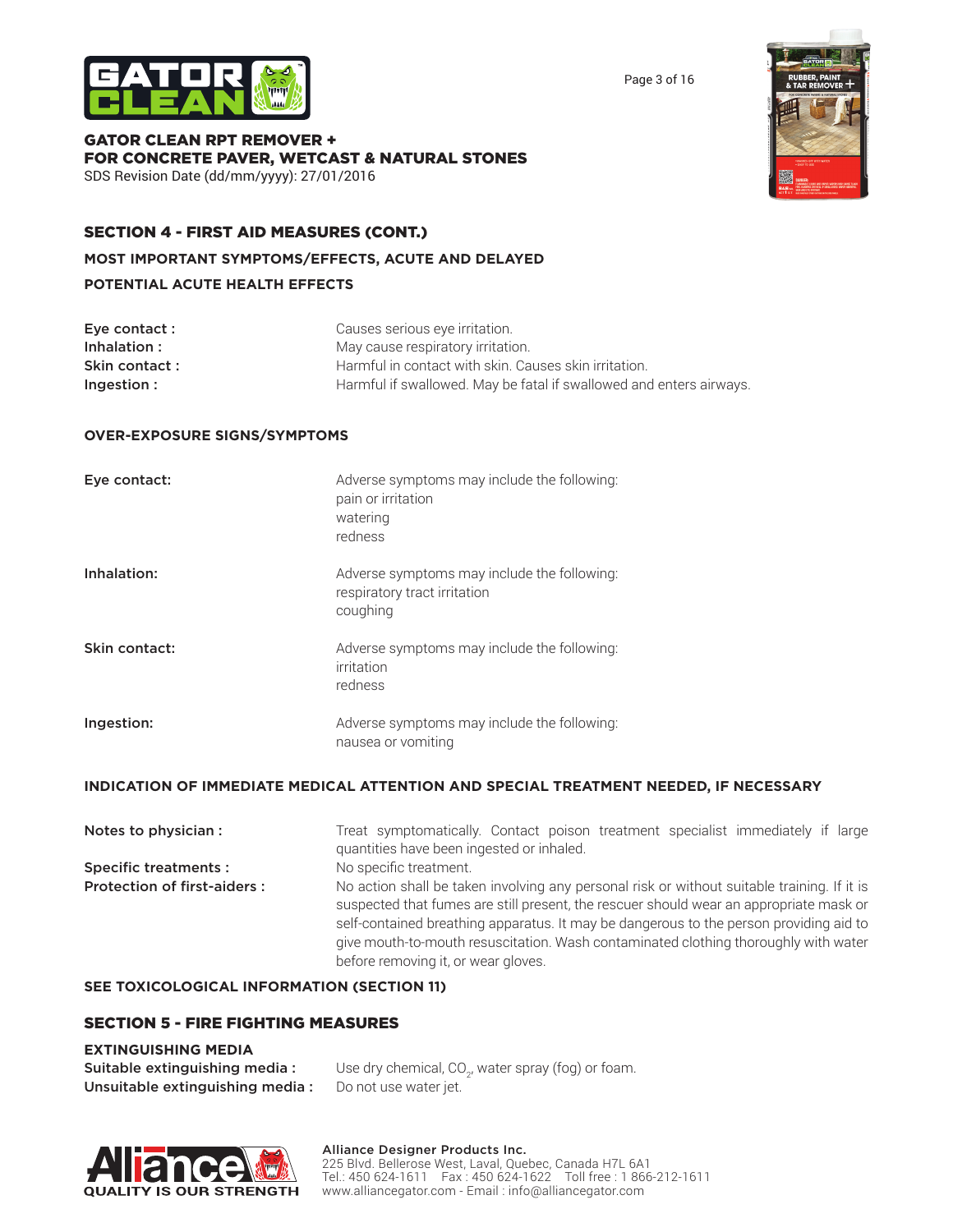

Page 4 of 16

#### GATOR CLEAN RPT REMOVER + FOR CONCRETE PAVER, WETCAST & NATURAL STONES SDS Revision Date (dd/mm/yyyy): 27/01/2016



## SECTION 5 - FIRE FIGHTING MEASURES (CONT.)

| Specific hazards arising      |                                                                                                                                                                                                                                                                                                                             |
|-------------------------------|-----------------------------------------------------------------------------------------------------------------------------------------------------------------------------------------------------------------------------------------------------------------------------------------------------------------------------|
| from the chemical:            | Flammable liquid and vapor. In a fire or if heated, a pressure increase will occur and<br>the container may burst, with the risk of a subsequent explosion. Runoff to sewer may<br>create fire or explosion hazard.                                                                                                         |
| <b>Hazardous thermal</b>      |                                                                                                                                                                                                                                                                                                                             |
| decomposition products :      | Decomposition products may include the following materials:<br>carbon dioxide<br>carbon monoxide                                                                                                                                                                                                                            |
| Special protective actions    |                                                                                                                                                                                                                                                                                                                             |
| for fire-fighters :           | Promptly isolate the scene by removing all persons from the vicinity of the incident if<br>there is a fire. No action shall be taken involving any personal risk or without suitable<br>training. Move containers from fire area if this can be done without risk. Use water spray<br>to keep fire-exposed containers cool. |
| <b>Special protective</b>     |                                                                                                                                                                                                                                                                                                                             |
| equipment for fire-fighters : | Fire-fighters should wear appropriate protective equipment and self-contained breathing<br>apparatus (SCBA) with a full face-piece operated in positive pressure mode.                                                                                                                                                      |

#### SECTION 6 - ACCIDENTAL RELEASE MEASURES

#### **PERSONAL PRECAUTIONS, PROTECTIVE EQUIPMENT AND EMERGENCY PROCEDURES**

| For non-emergency personnel :                                | No action shall be taken involving any personal risk or without suitable training. Evacuate<br>surrounding areas. Keep unnecessary and unprotected personnel from entering.<br>Do not touch or walk through spilled material. Do not breathe vapor or mist. Provide<br>adequate ventilation. Wear appropriate respirator when ventilation is inadequate. Put on<br>appropriate personal protective equipment.                                                                                                                                                          |
|--------------------------------------------------------------|------------------------------------------------------------------------------------------------------------------------------------------------------------------------------------------------------------------------------------------------------------------------------------------------------------------------------------------------------------------------------------------------------------------------------------------------------------------------------------------------------------------------------------------------------------------------|
| For emergency responders :                                   | If specialised clothing is required to deal with the spillage, take note of any information<br>in Section 8 on suitable and unsuitable materials. See also the information in "For non-<br>emergency personnel".                                                                                                                                                                                                                                                                                                                                                       |
| <b>Environmental precautions:</b>                            | Avoid dispersal of spilled material and runoff and contact with soil, waterways, drains<br>and sewers. Inform the relevant authorities if the product has caused environmental<br>pollution (sewers, waterways, soil or air).                                                                                                                                                                                                                                                                                                                                          |
| <b>METHODS AND MATERIALS FOR CONTAINMENT AND CLEANING UP</b> |                                                                                                                                                                                                                                                                                                                                                                                                                                                                                                                                                                        |
| Small spill:                                                 | Stop leak if without risk. Move containers from spill area. Dilute with water and mop up<br>if water-soluble. Alternatively, or if water-insoluble, absorb with an inert dry material and<br>place in an appropriate waste disposal container. Absorb spillage to prevent material<br>damage. Dispose of via a licensed waste disposal contractor.                                                                                                                                                                                                                     |
| Large spill:                                                 | Stop leak if without risk. Move containers from spill area. Absorb spillage to prevent<br>material damage. Approach release from upwind. Prevent entry into sewers, water courses,<br>basements or confined areas. Wash spillages into an effluent treatment plant or proceed<br>as follows. Contain and collect spillage with non-combustible, absorbent material e.g. sand,<br>earth, vermiculite or diatomaceous earth and place in container for disposal according to<br>local regulations (see Section 13). Dispose of via a licensed waste disposal contractor. |



Contaminated absorbent material may pose the same hazard as the spilled product. Note: see Section 1 for emergency contact information and Section 13 for waste disposal.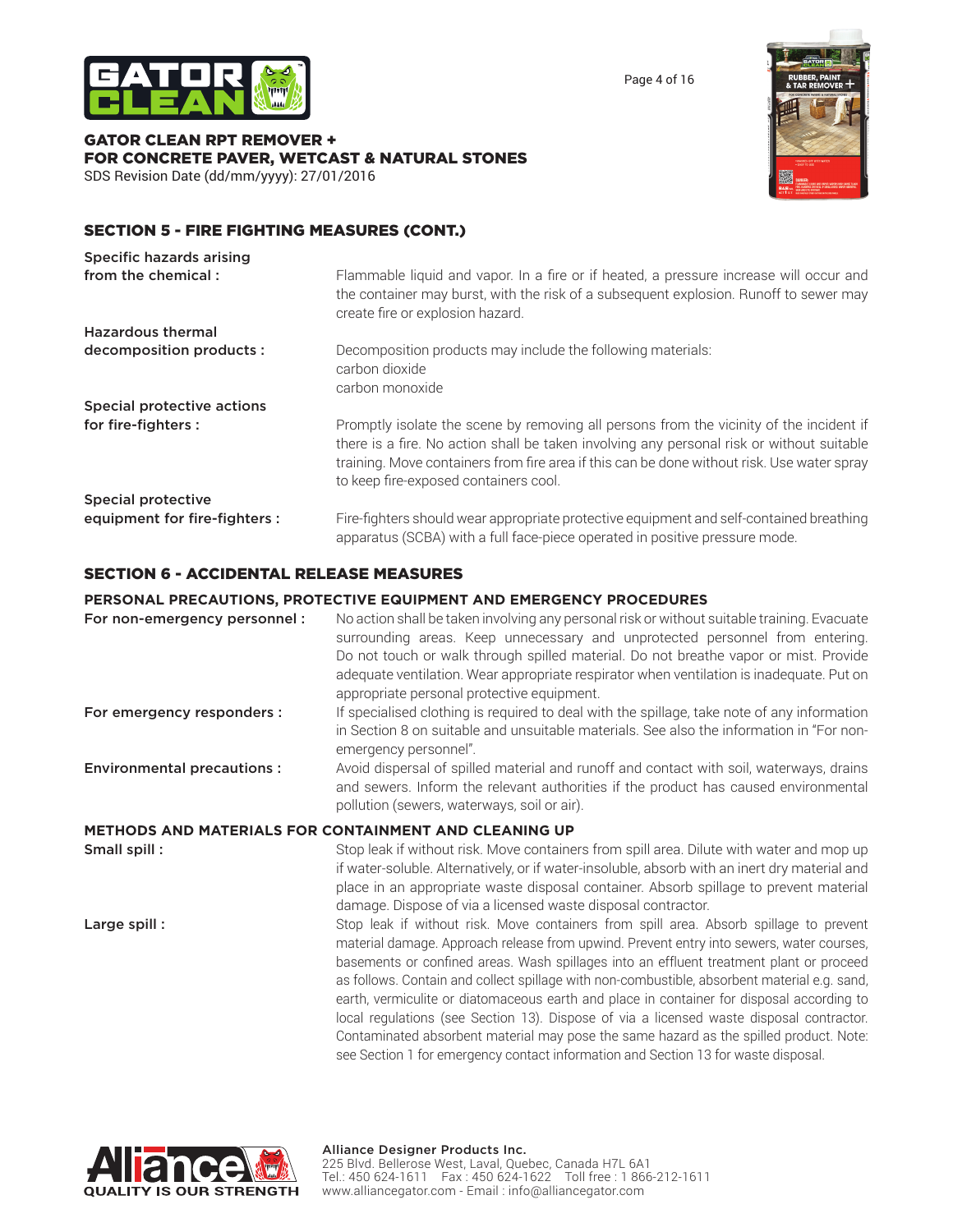

GATOR CLEAN RPT REMOVER + FOR CONCRETE PAVER, WETCAST & NATURAL STONES SDS Revision Date (dd/mm/yyyy): 27/01/2016



Page 5 of 16

## SECTION 7 - HANDLING AND STORAGE

#### **PRECAUTIONS FOR SAFE HANDLING**

| Protective measures :             | Put on appropriate personal protective equipment (see Section 8). Do not breathe<br>vapor or mist. Do not swallow. Avoid contact with eyes, skin and clothing. Use only<br>with adequate ventilation. Wear appropriate respirator when ventilation is inadequate.<br>Do not enter storage areas and confined spaces unless adequately ventilated. Keep in<br>the original container or an approved alternative made from a compatible material, kept<br>tightly closed when not in use. Store and use away from heat, sparks, open flame or any<br>other ignition source. Use explosion-proof electrical (ventilating, lighting and material<br>handling) equipment. Use only non-sparking tools. Take precautionary measures<br>against electrostatic discharges. Empty containers retain product residue and can be<br>hazardous. Do not reuse container. |
|-----------------------------------|-------------------------------------------------------------------------------------------------------------------------------------------------------------------------------------------------------------------------------------------------------------------------------------------------------------------------------------------------------------------------------------------------------------------------------------------------------------------------------------------------------------------------------------------------------------------------------------------------------------------------------------------------------------------------------------------------------------------------------------------------------------------------------------------------------------------------------------------------------------|
| Advice on general                 |                                                                                                                                                                                                                                                                                                                                                                                                                                                                                                                                                                                                                                                                                                                                                                                                                                                             |
| occupational hygiene :            | Eating, drinking and smoking should be prohibited in areas where this material is handled,<br>stored and processed. Workers should wash hands and face before eating, drinking and<br>smoking. Remove contaminated clothing and protective equipment before entering<br>eating areas. See also Section 8 for additional information on hygiene measures.                                                                                                                                                                                                                                                                                                                                                                                                                                                                                                    |
| Conditions for safe storage,      |                                                                                                                                                                                                                                                                                                                                                                                                                                                                                                                                                                                                                                                                                                                                                                                                                                                             |
| including any incompatibilities : | Store in accordance with local regulations. Store in original container protected from<br>direct sunlight in a dry, cool and well-ventilated area, away from incompatible materials<br>(see Section 10) and food and drink. Store in corrosive resistant container with a<br>resistant inner liner. Store locked up. Keep container tightly closed and sealed until ready<br>for use. Containers that have been opened must be carefully resealed and kept upright<br>to prevent leakage. Do not store in unlabeled containers. Use appropriate containment<br>to avoid environmental contamination.                                                                                                                                                                                                                                                        |

#### SECTION 8 - EXPOSURE CONTROLS AND PERSONAL PROTECTION

#### **CONTROL PARAMETERS** Occupational exposure limits

| Ingredient name | <b>Exposure limits</b>                  |
|-----------------|-----------------------------------------|
| xylene          | ACGIH TLV (United States, 4/2014).      |
|                 | TWA: 100 ppm 8 hours.                   |
|                 | TWA: 434 mg/m <sup>3</sup> 8 hours.     |
|                 | STEL: 150 ppm 15 minutes.               |
|                 | STEL: 651 mg/m <sup>3</sup> 15 minutes. |
|                 | OSHA PEL 1989 (United States, 3/1989).  |
|                 | TWA: 100 ppm 8 hours.                   |
|                 | TWA: $435 \,\mathrm{mg/m}^3$ 8 hours.   |
|                 | STEL: 150 ppm 15 minutes.               |
|                 | STEL: 655 mg/m <sup>3</sup> 15 minutes. |
|                 | OSHA PEL (United States, 2/2013).       |
|                 | TWA: 100 ppm 8 hours.                   |
|                 | TWA: $435 \,\mathrm{mg/m}^3$ 8 hours.   |
|                 |                                         |

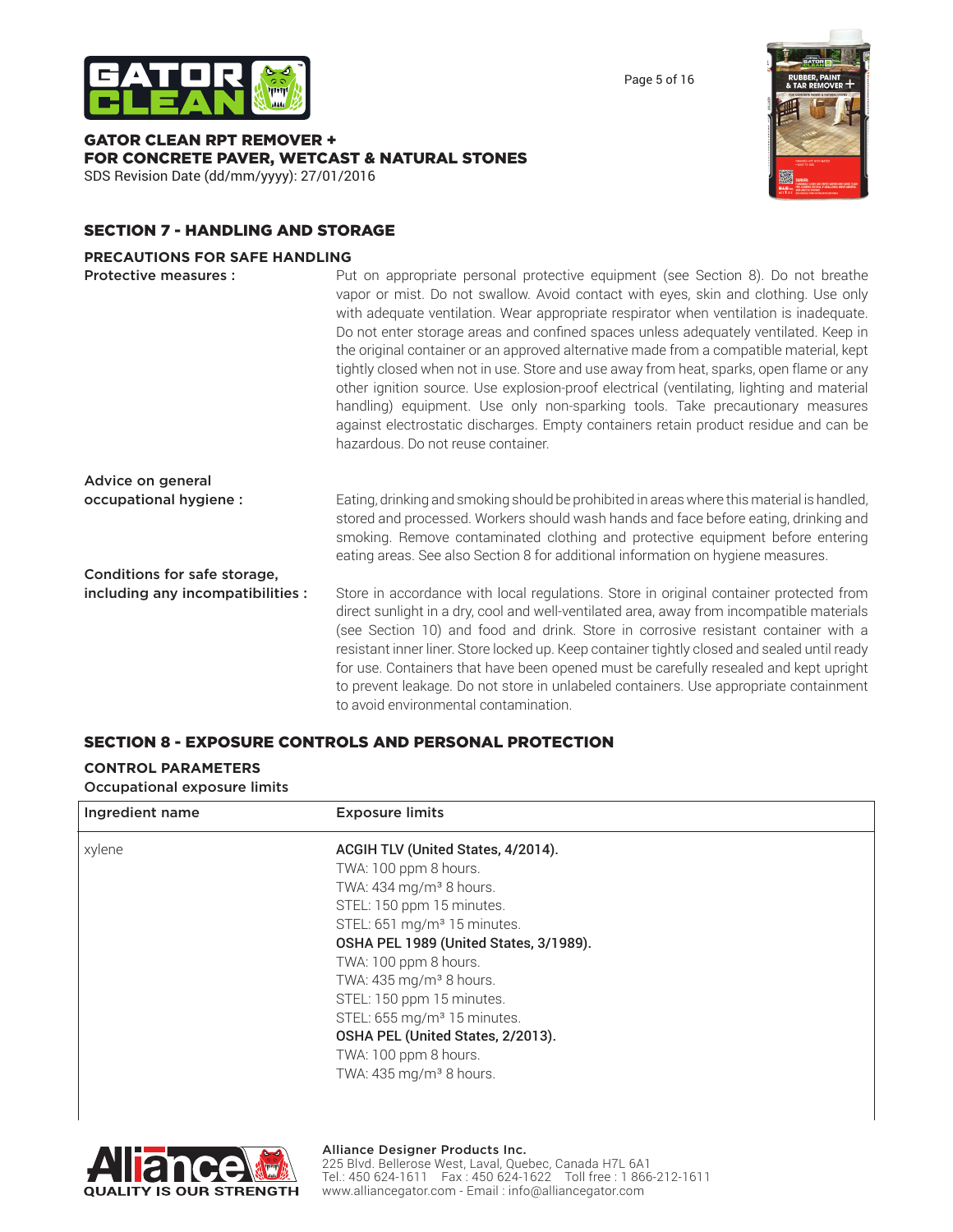

GATOR CLEAN RPT REMOVER + FOR CONCRETE PAVER, WETCAST & NATURAL STONES

SDS Revision Date (dd/mm/yyyy): 27/01/2016



Page 6 of 16

## SECTION 8 - EXPOSURE CONTROLS AND PERSONAL PROTECTION (CONT.)

| <b>Butyl Cellosolve</b> | OSHA PEL 1989 (United States, 3/1989).<br>Absorbed through skin.<br>TWA: 25 ppm 8 hours.<br>TWA: 120 mg/m <sup>3</sup> 8 hours.<br>NIOSH REL (United States, 10/2013).<br>Absorbed through skin.<br>TWA: 5 ppm 10 hours.<br>TWA: 24 mg/m <sup>3</sup> 10 hours.<br>ACGIH TLV (United States, 4/2014).<br>TWA: 20 ppm 8 hours.<br>OSHA PEL (United States, 2/2013).<br>Absorbed through skin.<br>TWA: 50 ppm 8 hours.<br>TWA: 240 mg/m <sup>3</sup> 8 hours.                                                                                                        |
|-------------------------|--------------------------------------------------------------------------------------------------------------------------------------------------------------------------------------------------------------------------------------------------------------------------------------------------------------------------------------------------------------------------------------------------------------------------------------------------------------------------------------------------------------------------------------------------------------------|
| Isopropyl alcohol       | ACGIH TLV (United States, 4/2014).<br>TWA: 200 ppm 8 hours.<br>STEL: 400 ppm 15 minutes.<br>OSHA PEL 1989 (United States, 3/1989).<br>TWA: 400 ppm 8 hours.<br>TWA: 980 mg/m <sup>3</sup> 8 hours.<br>STEL: 500 ppm 15 minutes.<br>STEL: 1225 mg/m <sup>3</sup> 15 minutes.<br>NIOSH REL (United States, 10/2013).<br>TWA: 400 ppm 10 hours.<br>TWA: 980 mg/m <sup>3</sup> 10 hours.<br>STEL: 500 ppm 15 minutes.<br>STEL: 1225 mg/m <sup>3</sup> 15 minutes.<br>OSHA PEL (United States, 2/2013).<br>TWA: 400 ppm 8 hours.<br>TWA: 980 mg/m <sup>3</sup> 8 hours. |

Appropriate engineering controls : Use only with adequate ventilation. Use process enclosures, local exhaust ventilation or other engineering controls to keep worker exposure to airborne contaminants below any recommended or statutory limits. The engineering controls also need to keep gas, vapor or dust concentrations below any lower explosive limits. Use explosion-proof ventilation equipment. Environmental exposure

**controls :** Emissions from ventilation or work process equipment should be checked to ensure they comply with the requirements of environmental protection legislation. In some cases, fume scrubbers, filters or engineering modifications to the process equipment will be necessary to reduce emissions to acceptable levels.

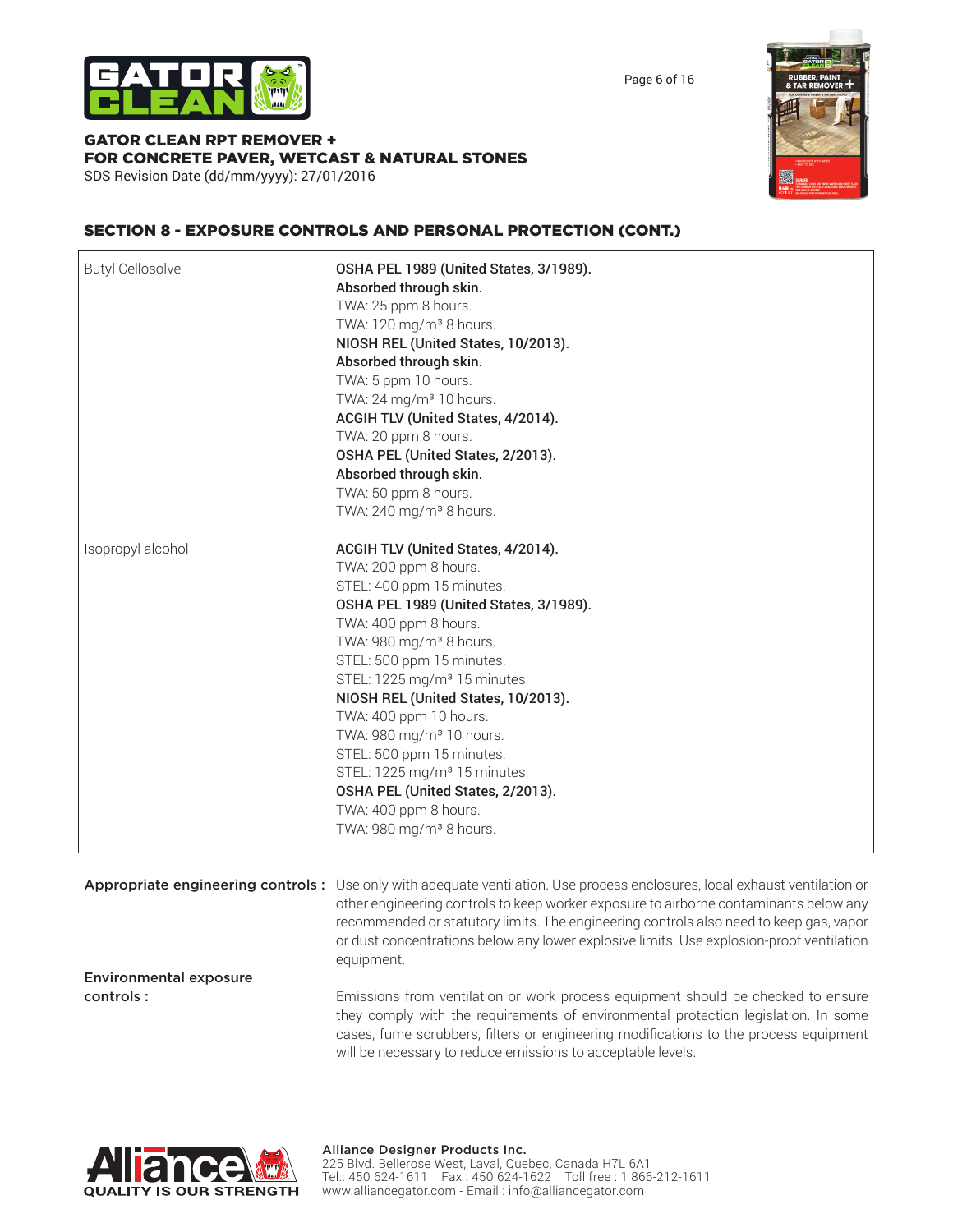

Page 7 of 16

#### GATOR CLEAN RPT REMOVER + FOR CONCRETE PAVER, WETCAST & NATURAL STONES SDS Revision Date (dd/mm/yyyy): 27/01/2016



## SECTION 8 - EXPOSURE CONTROLS AND PERSONAL PROTECTION (CONT.)

#### **INDIVIDUAL PROTECTION MEASURES**

| Hygiene measures :      | Wash hands, forearms and face thoroughly after handling chemical products,<br>before eating, smoking and using the lavatory and at the end of the working period.<br>Appropriate techniques should be used to remove potentially contaminated clothing.<br>Wash contaminated clothing before reusing. Ensure that eyewash stations and safety<br>showers are close to the workstation location.                                                                                                                                                                                                                      |
|-------------------------|----------------------------------------------------------------------------------------------------------------------------------------------------------------------------------------------------------------------------------------------------------------------------------------------------------------------------------------------------------------------------------------------------------------------------------------------------------------------------------------------------------------------------------------------------------------------------------------------------------------------|
| Eye/face protection :   | Safety eyewear complying with an approved standard should be used when a risk<br>assessment indicates this is necessary to avoid exposure to liquid splashes, mists,<br>gases or dusts. If contact is possible, the following protection should be worn, unless<br>the assessment indicates a higher degree of protection: chemical splash goggles.                                                                                                                                                                                                                                                                  |
| <b>SKIN PROTECTION</b>  |                                                                                                                                                                                                                                                                                                                                                                                                                                                                                                                                                                                                                      |
| Hand protection :       | Chemical-resistant, impervious gloves complying with an approved standard should be<br>worn at all times when handling chemical products if a risk assessment indicates this<br>is necessary. Considering the parameters specified by the glove manufacturer, check<br>during use that the gloves are still retaining their protective properties. It should be noted<br>that the time to breakthrough for any glove material may be different for different glove<br>manufacturers. In the case of mixtures, consisting of several substances, the protection<br>time of the gloves cannot be accurately estimated. |
| <b>Body protection:</b> | Personal protective equipment for the body should be selected based on the task being<br>performed and the risks involved and should be approved by a specialist before handling<br>this product. When there is a risk of ignition from static electricity, wear anti-static<br>protective clothing. For the greatest protection from static discharges, clothing should<br>include anti-static overalls, boots and gloves.                                                                                                                                                                                          |
| Other skin protection : | Appropriate footwear and any additional skin protection measures should be selected<br>based on the task being performed and the risks involved and should be approved by a<br>specialist before handling this product.                                                                                                                                                                                                                                                                                                                                                                                              |
| Respiratory protection: | Use a properly fitted, air-purifying or air-fed respirator complying with an approved<br>standard if a risk assessment indicates this is necessary. Respirator selection must be<br>based on known or anticipated exposure levels, the hazards of the product and the safe<br>working limits of the selected respirator.                                                                                                                                                                                                                                                                                             |

### SECTION 9 - PHYSICAL AND CHEMICAL PROPERTIES

#### **APPEARANCE**

Physical state : Liquid. Colour : Colorless to light yellow. Odour : Not available. pH : 6.8 Melting point :  $-26^{\circ}$ C (-14.8°F) Boiling point :  $>132^{\circ}$ C (>269.6°F)



# Alliance Designer Products Inc.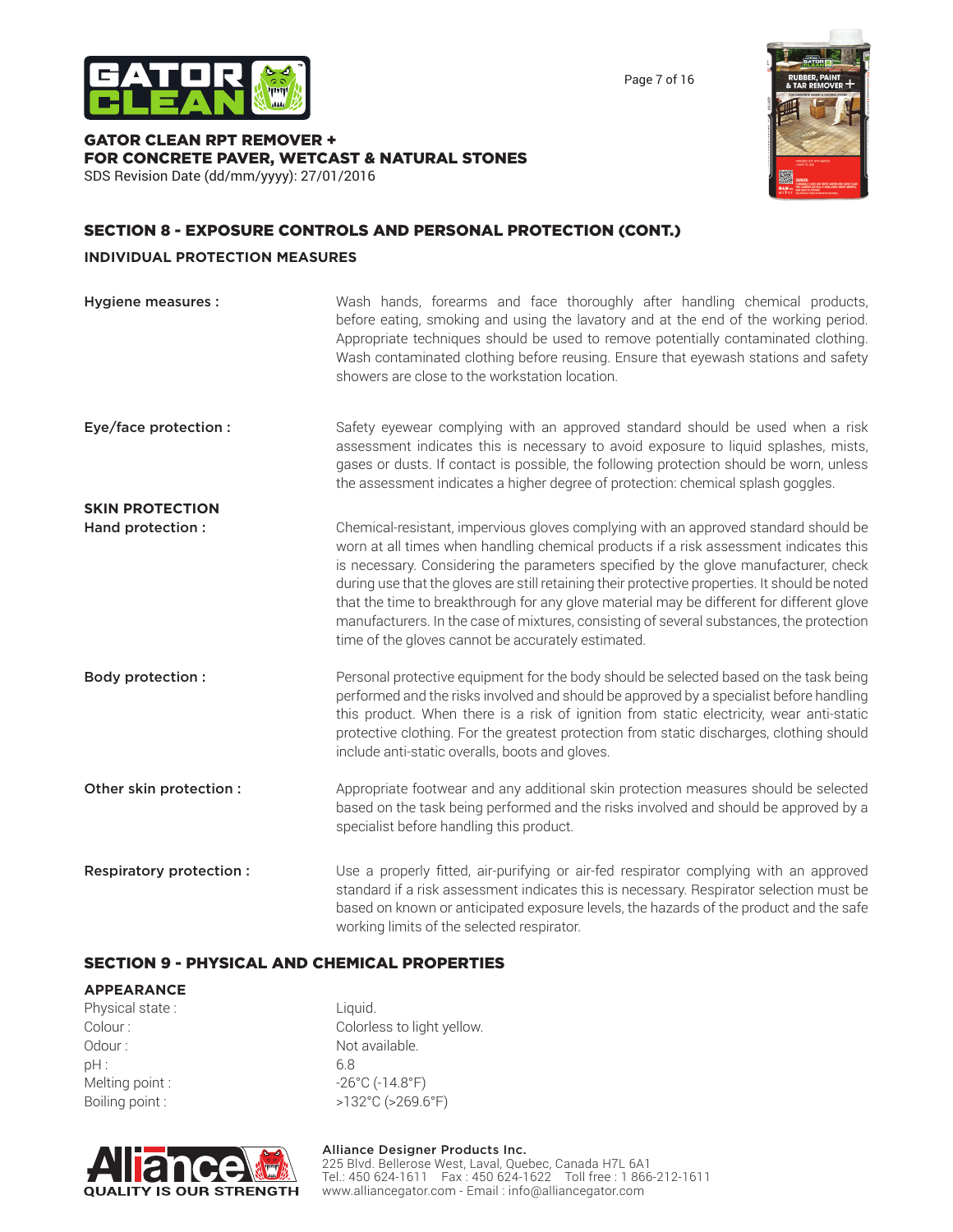



GATOR CLEAN RPT REMOVER + FOR CONCRETE PAVER, WETCAST & NATURAL STONES SDS Revision Date (dd/mm/yyyy): 27/01/2016

## SECTION 9 - PHYSICAL AND CHEMICAL PROPERTIES (CONT.)

| Flash point:         | Closed cup: 27°C (80.6°F) |
|----------------------|---------------------------|
| Evaporation rate:    | Not available.            |
| Vapor pressure :     | Not available.            |
| Vapor density:       | Not available.            |
| Relative density:    | 0.8825                    |
| Solubility in water: | Not available.            |
| Viscosity:           | Not available.            |
| VOC:                 | Not available.            |

## SECTION 10 - STABILITY AND REACTIVITY

| Reactivity:                | No specific test data related to reactivity available for this product or its ingredients.                                                                                 |
|----------------------------|----------------------------------------------------------------------------------------------------------------------------------------------------------------------------|
| <b>Chemical stability:</b> | The product is stable.                                                                                                                                                     |
|                            | Possibility of hazardous reactions: Under normal conditions of storage and use, hazardous reactions will not occur.                                                        |
| Conditions to avoid :      | Avoid all possible sources of ignition (spark or flame). Do not pressurize, cut, weld,<br>braze, solder, drill, grind or expose containers to heat or sources of ignition. |
| Incompatible materials:    | Reactive or incompatible with the following materials:<br>oxidizing materials                                                                                              |
|                            | Hazardous decomposition products : Under normal conditions of storage and use, hazardous decomposition products<br>should not be produced.                                 |

## SECTION 11 - TOXICOLOGICAL INFORMATION

### INFORMATION ON TOXICOLOGICAL EFFECTS

#### ACUTE TOXICITY

| <b>Product/ingredient name</b> | <b>Result</b>         | <b>Species</b> | <b>Dose</b> | <b>Exposure</b> |
|--------------------------------|-----------------------|----------------|-------------|-----------------|
| xylene                         | LC50 Inhalation Gas.  | Rat            | 5000 ppm    | 4 hours         |
|                                | LD50 Oral             | Rat            | 4300 mg/kg  |                 |
| <b>Butyl Cellosolve</b>        | LC50 Inhalation Gas.  | Rat            | 450 ppm     | 4 hours         |
|                                | LC50 Inhalation Vapor | Rat            | 450 ppm     | 4 hours         |
|                                | LD50 Dermal           | Rabbit         | 220 mg/kg   |                 |
|                                | LD50 Dermal           | Rabbit         | 220 mg/kg   |                 |
|                                | LD50 Dermal           | Rabbit         | 630 mg/kg   |                 |
|                                | LD50 Oral             | Guinea pig     | 1200 mg/kg  |                 |
|                                | LD50 Oral             | Rabbit         | 300 mg/kg   |                 |
|                                | LD50 Oral             | Rat            | 250 mg/kg   |                 |
|                                | LD50 Oral             | Rat            | 470 mg/kg   |                 |
|                                | LDLo Oral             | Human          | 143 mg/kg   |                 |
| Isopropyl alcohol              | LD50 Dermal           | Rabbit         | 12800 mg/kg |                 |
|                                | LD50 Oral             | Mouse          | 3600 mg/kg  |                 |
|                                | LD50 Oral             | Rabbit         | 6410 mg/kg  |                 |
|                                | LD50 Oral             | Rat            | 5000 mg/kg  |                 |
|                                | LD50 Oral             | Rat            | 5045 mg/kg  |                 |



#### Alliance Designer Products Inc.

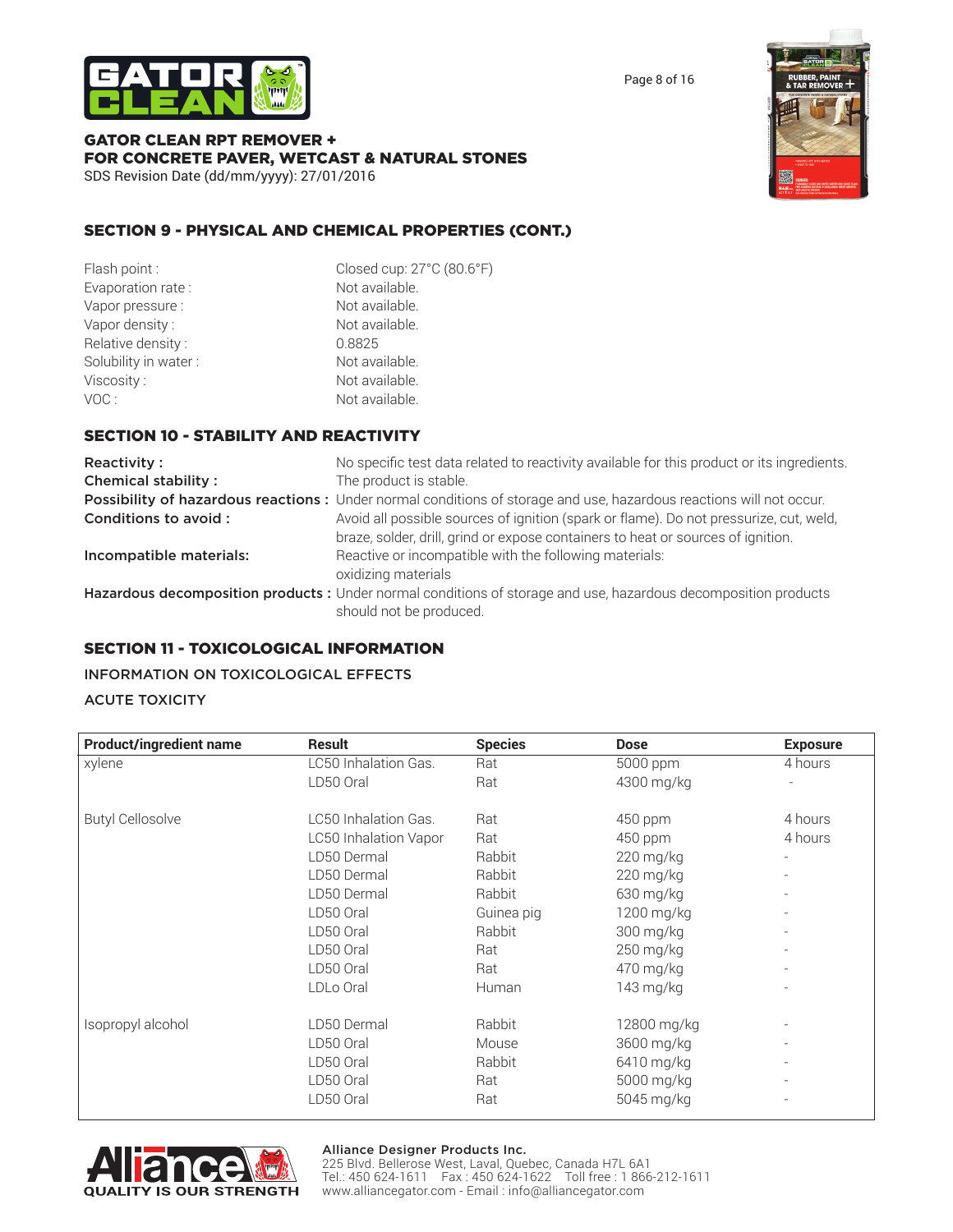

Page 9 of 16

#### GATOR CLEAN RPT REMOVER + FOR CONCRETE PAVER, WETCAST & NATURAL STONES SDS Revision Date (dd/mm/yyyy): 27/01/2016



## SECTION 11 - TOXICOLOGICAL INFORMATION (CONT.)

#### IRRITATION/CORROSION

| <b>Product/ingredient name</b> | <b>Result</b>            | <b>Species</b> | <b>Score</b>   | <b>Exposure</b> |
|--------------------------------|--------------------------|----------------|----------------|-----------------|
|                                |                          |                |                |                 |
| xylene                         | Eyes - Mild irritant     | Rabbit         |                | 87 milligrams   |
|                                | Eyes - Severe irritant   | Rabbit         |                | 24 hours 5      |
|                                |                          |                |                | milligrams      |
|                                | Skin - Mild irritant     | Rat            |                | 8 hours 60      |
|                                |                          |                |                | microliters     |
|                                | Skin - Moderate irritant | Rabbit         | $\sim$         | 24 hours 500    |
|                                |                          |                |                | milligrams      |
|                                | Skin - Moderate irritant | Rabbit         | $\overline{a}$ | 100 Percent     |
|                                |                          |                |                |                 |
| <b>Butyl Cellosolve</b>        | Eyes - Moderate irritant | Rabbit         |                | 24 hours 100    |
|                                |                          |                |                | milligrams      |
|                                | Eyes - Severe irritant   | Rabbit         |                | 100             |
|                                |                          |                |                | milligrams      |
|                                | Skin - Mild irritant     | Rabbit         |                | 500             |
|                                |                          |                |                | milligrams      |
| Isopropyl alcohol              | Eyes - Moderate irritant | Rabbit         |                | 24 hours 100    |
|                                |                          |                |                | milligrams      |
|                                | Eyes - Moderate irritant | Rabbit         |                | 10 milligrams   |
|                                | Eyes - Severe irritant   | Rabbit         |                | 100             |
|                                |                          |                |                | milligrams      |
|                                | Skin - Mild irritant     | Rabbit         |                | 500             |
|                                |                          |                |                | milligrams      |
|                                |                          |                |                |                 |

#### SENSITIZATION

| <b>Mutagenicity</b>                              |                   |                |                          |                 |
|--------------------------------------------------|-------------------|----------------|--------------------------|-----------------|
| <b>Product/ingredient name</b><br>Not available. | <b>Experiment</b> | Result         |                          |                 |
| <b>CARCINOGENICITY</b>                           |                   |                |                          |                 |
| <b>Product/ingredient name</b><br>Not available. | <b>Result</b>     | <b>Species</b> | <b>Dose</b>              | <b>Exposure</b> |
| <b>CLASSIFICATION</b>                            |                   |                |                          |                 |
| <b>Product/ingredient name</b>                   | <b>OSHA</b>       | <b>IARC</b>    | <b>NTP</b>               |                 |
| xylene                                           |                   | 3              | $\overline{\phantom{a}}$ |                 |
| <b>Butyl Cellosolve</b>                          |                   | 3              | $\overline{\phantom{a}}$ |                 |
| Isopropyl alcohol                                |                   | 3              | $\overline{\phantom{a}}$ |                 |

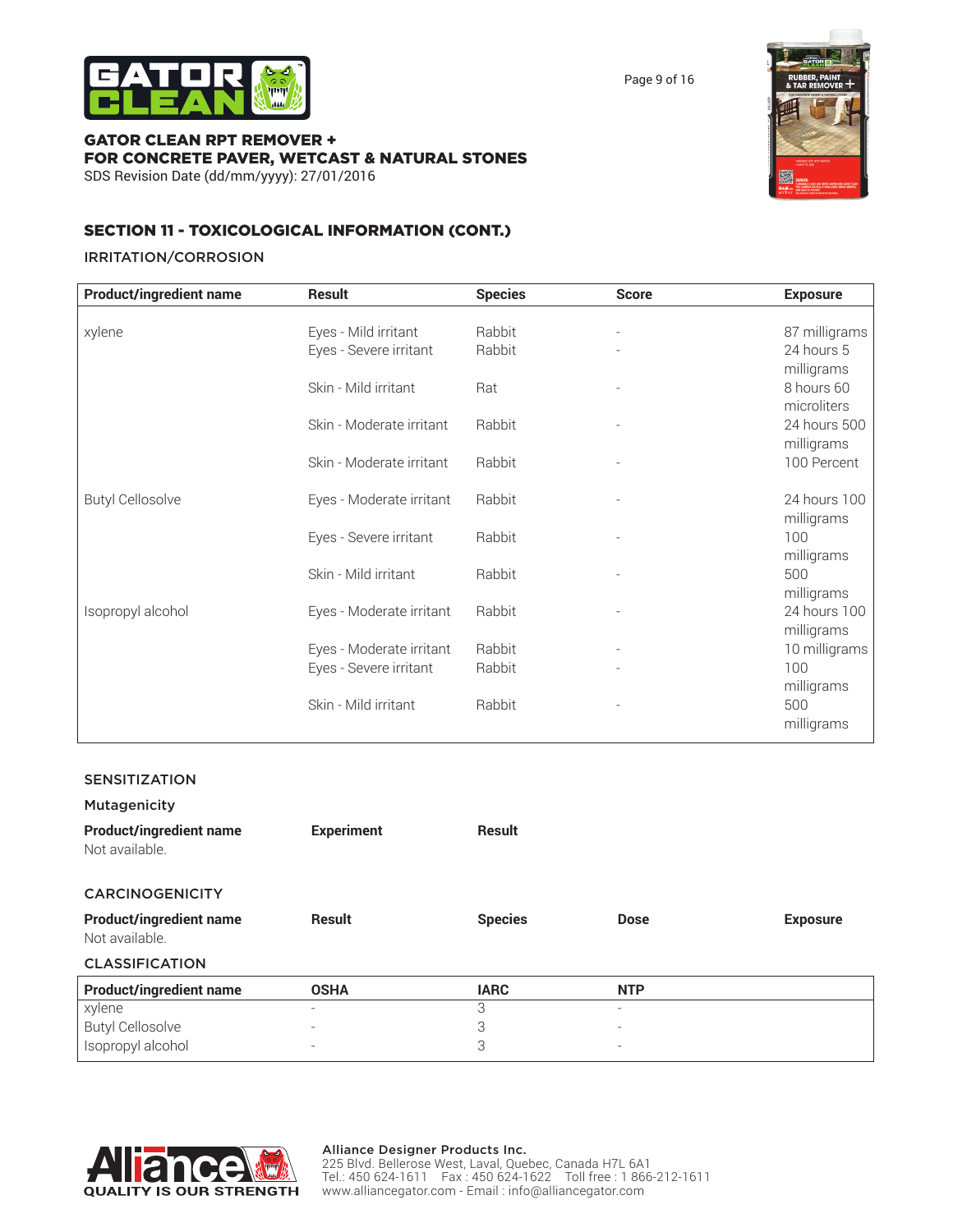

Page 10 of 16

## GATOR CLEAN RPT REMOVER + FOR CONCRETE PAVER, WETCAST & NATURAL STONES

SDS Revision Date (dd/mm/yyyy): 27/01/2016



## SECTION 11 - TOXICOLOGICAL INFORMATION (CONT.)

#### REPRODUCTIVE TOXICITY

| Product/ingredient name | Maternal | Fertility | Development | <b>Species</b> | <b>Dose</b> | <b>Exposure</b> |
|-------------------------|----------|-----------|-------------|----------------|-------------|-----------------|
|                         | toxicity |           | toxin       |                |             |                 |
| Not quailabla           |          |           |             |                |             |                 |

Not available. 

## **TERATOGENICITY**

Not available.

#### SPECIFIC TARGET ORGAN TOXICITY (SINGLE EXPOSURE)

Not available.

| <b>Name</b>       | Category   | <b>Route of exposure</b> | Target organs                |
|-------------------|------------|--------------------------|------------------------------|
| xylene            | Category 3 | Not applicable.          | Respiratory tract irritation |
| Isopropyl alcohol | Category 3 | Not applicable.          | Narcotic effects             |

#### SPECIFIC TARGET ORGAN TOXICITY (REPEATED EXPOSURE)

| <b>Name</b> | Category   | Route of exposure Target organs |      |
|-------------|------------|---------------------------------|------|
| xylene      | Category 2 | Inhalation                      | ears |

#### ASPIRATION HAZARD

| Name   | Result                       |
|--------|------------------------------|
| xylene | ASPIRATION HAZARD - Category |

#### POTENTIAL ACUTE HEALTH EFFECTS

| Eye contact       |    | Causes serious eye damage.                                                               |
|-------------------|----|------------------------------------------------------------------------------------------|
| Inhalation        |    | May cause respiratory irritation.                                                        |
| Skin contact      | ٠. | Harmful in contact with skin. Causes skin irritation.                                    |
| Ingestion         | ÷. | Harmful if swallowed. May be fatal if swallowed and enters airways.                      |
|                   |    | SYMPTOMS RELATED TO THE PHYSICAL, CHEMICAL AND TOXICOLOGICAL CHARACTERISTICS             |
| Eye contact       | ÷. | Adverse symptoms may include the following:<br>pain or irritation<br>watering<br>redness |
| <b>Inhalation</b> | ÷. | Adverse symptoms may include the following:<br>respiratory tract irritation<br>coughing  |
| Skin contact      | ÷. | Adverse symptoms may include the following:<br>irritation<br>redness                     |



#### Alliance Designer Products Inc.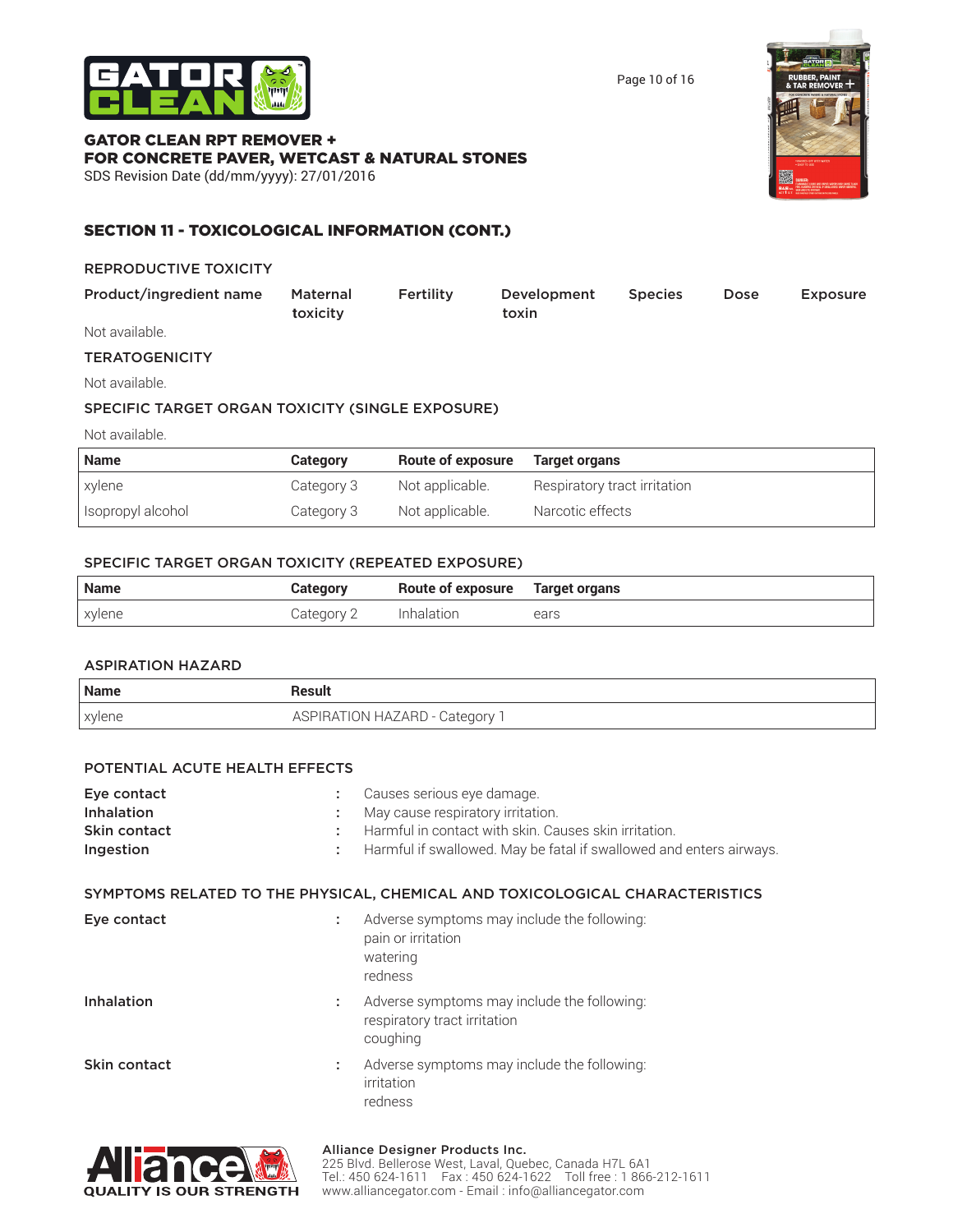Alliance Designer Products Inc. 225 Blvd. Bellerose West, Laval, Quebec, Canada H7L 6A1 Tel.: 450 624-1611 Fax : 450 624-1622 Toll free : 1 866-212-1611 www.alliancegator.com - Email : info@alliancegator.com

Page 11 of 16

## GATOR CLEAN RPT REMOVER + FOR CONCRETE PAVER, WETCAST & NATURAL STONES

SDS Revision Date (dd/mm/yyyy): 27/01/2016

## SECTION 11 - TOXICOLOGICAL INFORMATION (CONT.)

**Ingestion** : Adverse symptoms may include the following: nausea or vomiting

#### DELAYED AND IMMEDIATE EFFECTS AND ALSO CHRONIC EFFECTS FROM SHORT AND LONG TERM EXPOSURE

#### **SHORT TERM EXPOSURE**

| Potential immediate effects | Not available. |
|-----------------------------|----------------|
| Potential delayed effects   | Not available. |

#### **LONG TERM EXPOSURE**

| Potential immediate effects      | Not available. |
|----------------------------------|----------------|
| <b>Potential delayed effects</b> | Not available. |

#### **POTENTIAL CHRONIC HEALTH EFFECTS**

| General                      | May cause damage to organs through prolonged or repeated exposure. |
|------------------------------|--------------------------------------------------------------------|
| Carcinogenicity              | No known significant effects or critical hazards.                  |
| Mutagenicity                 | No known significant effects or critical hazards.                  |
| Teratogenicity               | No known significant effects or critical hazards.                  |
| <b>Developmental effects</b> | No known significant effects or critical hazards.                  |
| <b>Fertility effects</b>     | No known significant effects or critical hazards.                  |

#### NUMERICAL MEASURES OF TOXICITY

#### ACUTE TOXICITY ESTIMATES

| Route               | <b>ATE value</b> |
|---------------------|------------------|
| Oral                | 703.4 mg/kg      |
| Dermal              | 1615.6 mg/kg     |
| Inhalation (vapors) | 247.7 mg/l       |

## SECTION 12 - ECOLOGICAL INFORMATION

#### **TOXICITY**

| Product/ingredientname  | Result                                                          | <b>Species</b>                                           | <b>Exposure</b>      |
|-------------------------|-----------------------------------------------------------------|----------------------------------------------------------|----------------------|
| xylene                  | Acute LC50 8500 µg/l Marine water                               | Crustaceans - Palaemonetes pugio                         | 48 hours             |
|                         | Acute LC50 3.3 mg/l                                             | Fish                                                     | 96 hours             |
|                         | Acute LC50 8.2 mg/l                                             | Fish                                                     | 96 hours             |
|                         | Acute LC50 8.6 mg/l                                             | Fish                                                     | 96 hours             |
|                         | Acute LC50 12 mg/l                                              | Fish                                                     | 96 hours             |
|                         | Acute LC50 13.3 mg/l                                            | <b>Fish</b>                                              | 96 hours             |
|                         | Acute LC50 13.4 mg/l                                            | Fish                                                     | 96 hours             |
| <b>Butyl Cellosolve</b> | Acute EC50 1000 mg/l Fresh water                                | Daphnia - Daphnia magna                                  | 48 hours             |
|                         | Acute LC50 1000 mg/l Marine water                               | Crustaceans - Chaetogammarus<br>marinus - Young          | 48 hours             |
|                         | Acute LC50 1490 mg/l                                            | <b>Fish</b>                                              | 96 hours             |
|                         | Acute LC50 1250000 µg/l Marine water                            | Fish - Menidia beryllina                                 | 96 hours             |
| Isopropyl alcohol       | Acute LC50 1400000 µg/l Marine water<br>Acute LC50 1400000 µg/l | Crustaceans - Crangon crangon<br>Fish - Gambusia affinis | 48 hours<br>96 hours |





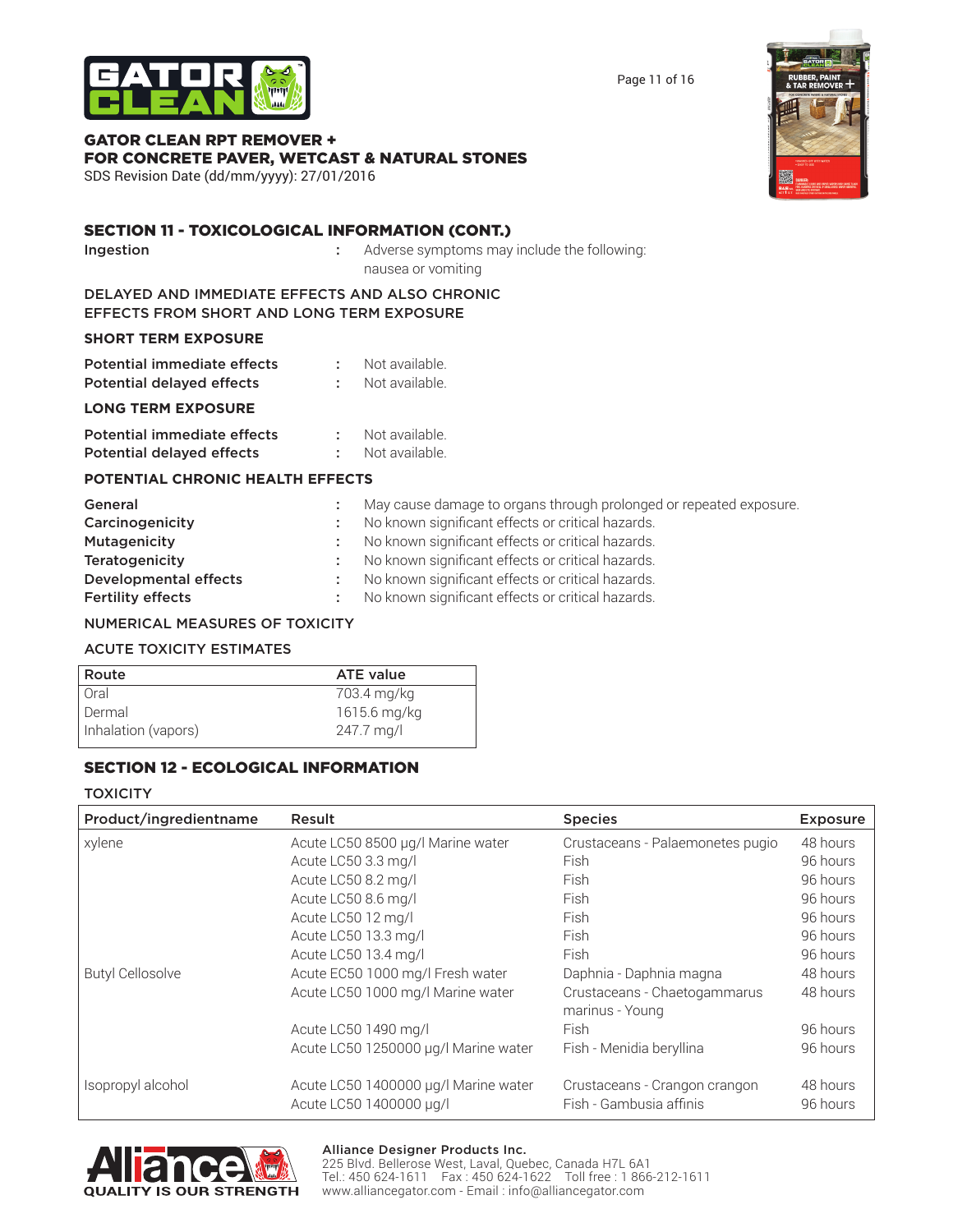

Page 12 of 16

#### GATOR CLEAN RPT REMOVER + FOR CONCRETE PAVER, WETCAST & NATURAL STONES SDS Revision Date (dd/mm/yyyy): 27/01/2016



## SECTION 12 - ECOLOGICAL INFORMATION (CONT.)

#### PERSISTENCE AND DEGRADABILITY

Conclusion / Summary : BOD value: 34000 mg/l

 COD value: 1300000 mg/l

#### BIOACCUMULATIVE POTENTIAL

| Product/ingredient name | LogPow | <b>BCF</b>  | <b>Potential</b> |
|-------------------------|--------|-------------|------------------|
| xylene                  | 3.12   | 8.1 to 25.9 | low              |
| <b>Butyl Cellosolve</b> | 0.81   |             | low              |
| Isopropyl alcohol       | 0.05   |             | low              |

#### MOBILITY IN SOIL

Other adverse effects : No known significant effects or critical hazards.

### SECTION 13 - DISPOSAL CONSIDERATIONS

**Disposal methods** : The generation of waste should be avoided or minimized wherever possible. Disposal of this product, solutions and any by-products should at all times comply with the requirements of environmental protection and waste disposal legislation and any regional local authority requirements. Dispose of surplus and non-recyclable products via a licensed waste disposal contractor. Waste should not be disposed of untreated to the sewer unless fully compliant with the requirements of all authorities with jurisdiction. Waste packaging should be recycled. Incineration or landfill should only be considered when recycling is not feasible. This material and its container must be disposed of in a safe way. Care should be taken when handling emptied containers that have not been cleaned or rinsed out. Empty containers or liners may retain some product residues. Avoid dispersal of spilled material and runoff and contact with soil, waterways, drains and sewers.

#### UNITED STATES - RCRA TOXIC HAZARDOUS WASTE "U" LIST

| Ingredient | #CAS      | Status | Reference number |
|------------|-----------|--------|------------------|
| Xylene     | 1330-20-7 | Listed | J239             |

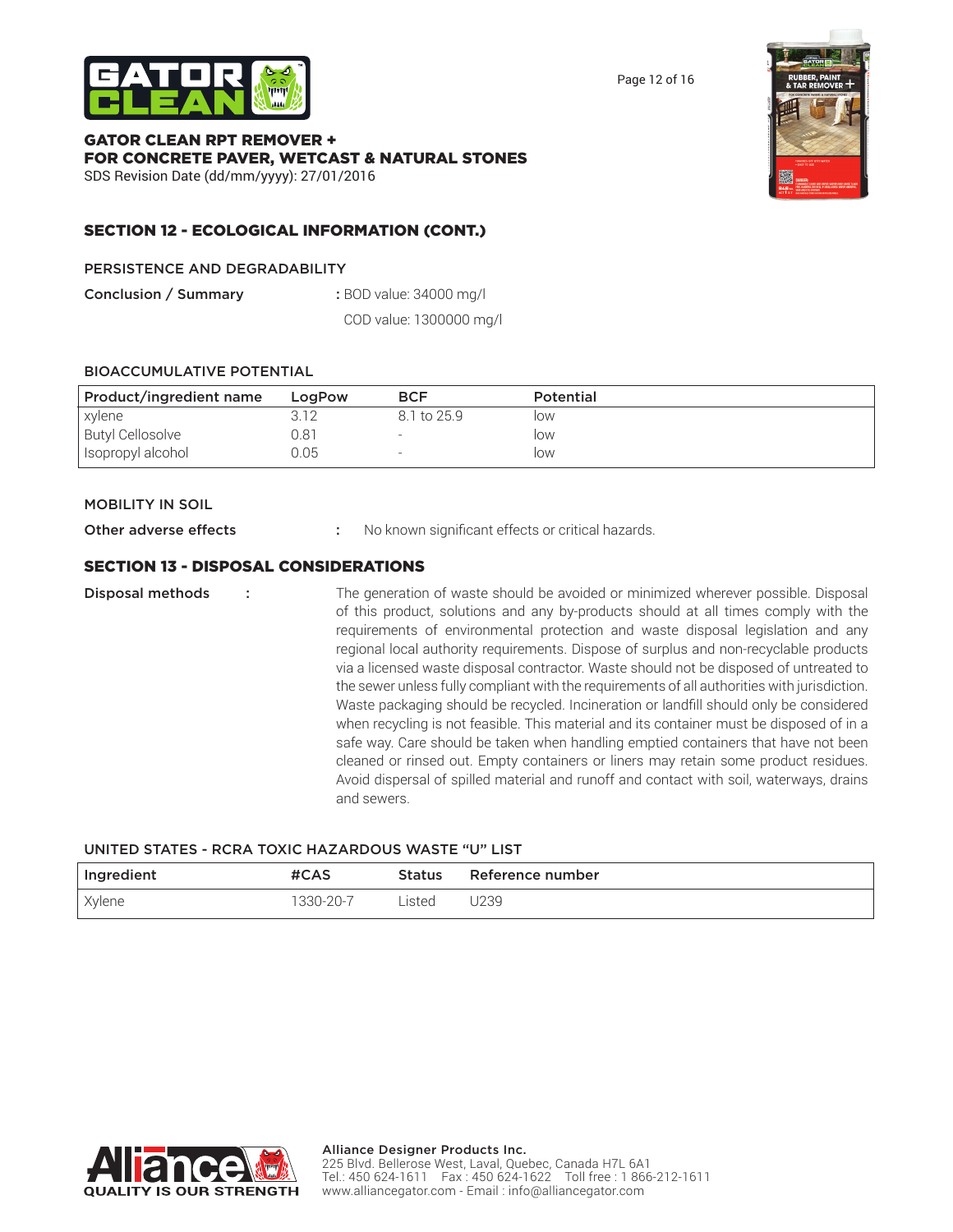

Page 13 of 16

#### GATOR CLEAN RPT REMOVER + FOR CONCRETE PAVER, WETCAST & NATURAL STONES SDS Revision Date (dd/mm/yyyy): 27/01/2016



## SECTION 14 - TRANPORT INFORMATION

|                                       | <b>DOT Classification</b>                                                                                                                                                                                                                                                 | <b>TDG Classification</b>                                                                                                                                                                                        | <b>IMDG</b>                                                                                                           | <b>IATA</b>                                                                                                                   |
|---------------------------------------|---------------------------------------------------------------------------------------------------------------------------------------------------------------------------------------------------------------------------------------------------------------------------|------------------------------------------------------------------------------------------------------------------------------------------------------------------------------------------------------------------|-----------------------------------------------------------------------------------------------------------------------|-------------------------------------------------------------------------------------------------------------------------------|
| <b>UN number</b>                      | 1307                                                                                                                                                                                                                                                                      | 1307                                                                                                                                                                                                             | 1307                                                                                                                  | 1307                                                                                                                          |
| <b>UN proper</b><br>shipping name     | <b>XYLENES</b>                                                                                                                                                                                                                                                            | <b>XYLENES</b>                                                                                                                                                                                                   | <b>XYLENES</b>                                                                                                        | <b>XYLENES</b>                                                                                                                |
| <b>Transport</b><br>hazard class (es) | 3                                                                                                                                                                                                                                                                         | 3                                                                                                                                                                                                                | 3                                                                                                                     | $\bigstar$<br>3                                                                                                               |
| Packing group                         | $\mathbf{III}$                                                                                                                                                                                                                                                            | $\begin{array}{c} \hline \end{array}$                                                                                                                                                                            | $\begin{array}{c} \hline \end{array}$                                                                                 | $\vert\vert\vert$                                                                                                             |
| Environmental<br>hazards              | No.                                                                                                                                                                                                                                                                       | No.                                                                                                                                                                                                              | Yes.                                                                                                                  | No.                                                                                                                           |
| <b>Additional</b><br>information      | <b>Reportable quantity</b><br>157.11 lbs / 71.33.<br>kg [21.352 gal / 80.<br>827 L]<br>Package sizes<br>shipped in quantities<br>less than the<br>product reportable<br>quantity are not<br>subject to the RQ<br>(reportable quantity)<br>transportation<br>requirements. |                                                                                                                                                                                                                  | The marine<br>pollutant<br>mark is not<br>required<br>when<br>transported<br>in sizes of<br>$\leq 5$ L or<br>$≤5$ kg. | The<br>environmentally<br>hazardous<br>substance mark<br>may appear if<br>required by other<br>transportation<br>regulations. |
| Special precautions for user :        |                                                                                                                                                                                                                                                                           | Transport within user's premises: always transport in closed containers that are<br>upright and secure. Ensure that persons transporting the product know what to do<br>in the event of an accident or spillage. |                                                                                                                       |                                                                                                                               |

Transport in bulk according : Not available. to Annex II of MARPOL 73/78 and the IBC Code

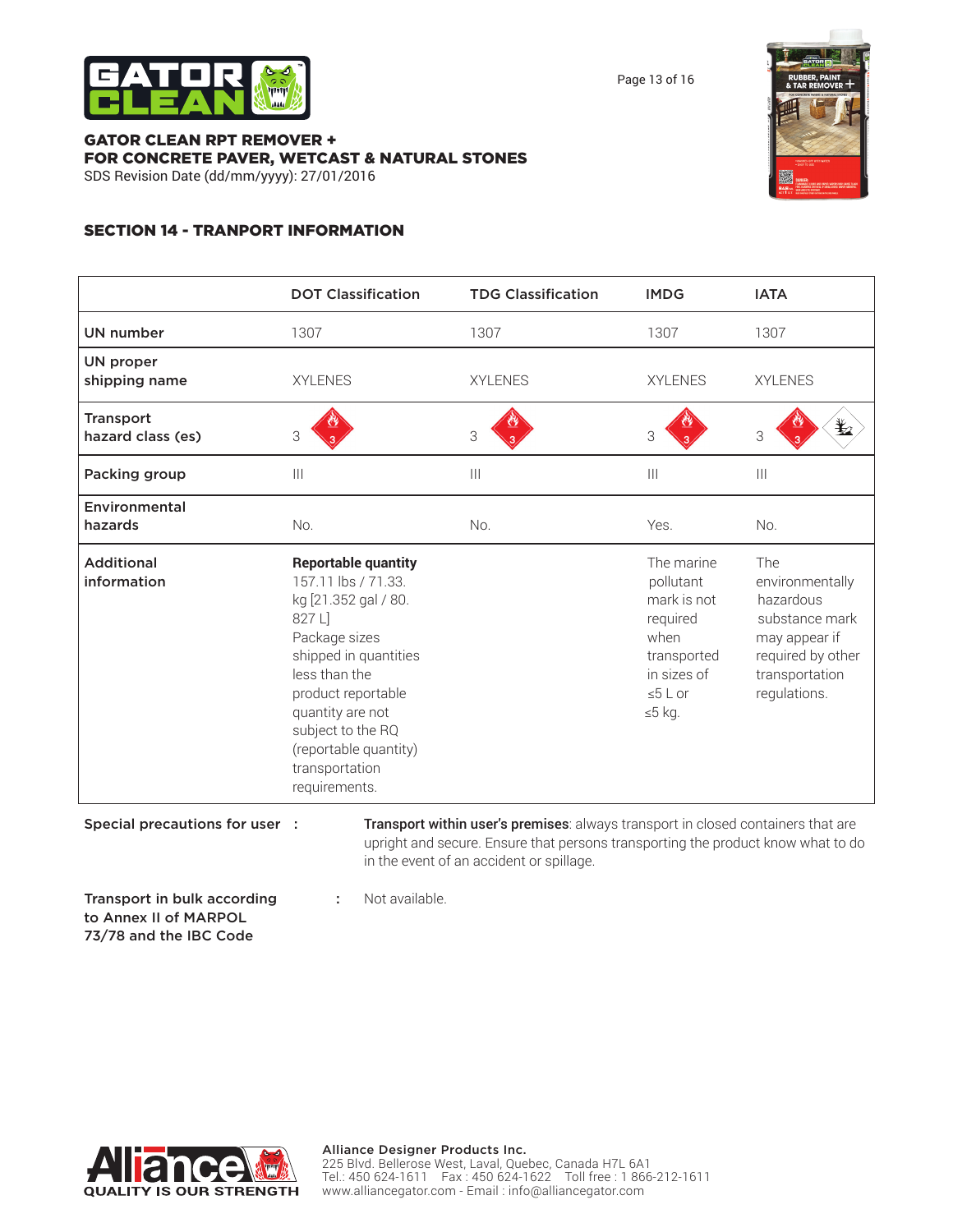

Page 14 of 16

## GATOR CLEAN RPT REMOVER + FOR CONCRETE PAVER, WETCAST & NATURAL STONES

SDS Revision Date (dd/mm/yyyy): 27/01/2016

## SECTION 15 - REGULATORY INFORMATION

CALIFORNIA PROP. 65 Not available.

| Product/ingredient name<br>U.S. Federal regulations                                                                                                                                                                                                                                    | Cancer | Reproductive                                                                | No significant<br>risk level | Maximum acceptable<br>dosage level               |  |
|----------------------------------------------------------------------------------------------------------------------------------------------------------------------------------------------------------------------------------------------------------------------------------------|--------|-----------------------------------------------------------------------------|------------------------------|--------------------------------------------------|--|
| United States inventory (TSCA 8b):                                                                                                                                                                                                                                                     |        | All components are listed or exempted.<br>Clean Water Act (CWA) 311: xylene |                              |                                                  |  |
| Clean Air Act Section 112(b) Hazardous Air Pollutants (HAPs)<br><b>Clean Air Act Section 602 Class I Substances</b><br><b>Clean Air Act Section 602 Class II Substances</b><br><b>DEA List I Chemicals (Precursor Chemicals)</b><br><b>DEA List II Chemicals (Essential Chemicals)</b> |        |                                                                             | ٠                            | Listed<br>Not listed<br>Not listed<br>Not listed |  |

#### SARA 302/304

| <b>COMPOSITION/INFORMATION ON INGREDIENTS</b> |  |
|-----------------------------------------------|--|
| Not available.                                |  |

| <b>SARA 304 RQ</b>  | Not applicable.                 |
|---------------------|---------------------------------|
| <b>SARA 311/312</b> |                                 |
| Classification      | Fire hazard                     |
|                     | Immediate (acute) health hazard |
|                     | Delayed (chronic) health hazard |

#### COMPOSITION/INFORMATION ON INGREDIENTS

| <b>Name</b>             | %               | <b>Fire hazard</b> | Sudden release<br>of pressure | Reactive | Immediate<br>(acute)<br>health<br>hazard | <b>Delayed</b><br>(chronic)<br>health<br>hazard |
|-------------------------|-----------------|--------------------|-------------------------------|----------|------------------------------------------|-------------------------------------------------|
| xylene                  | $\geq$ 52 - <75 | Yes                | No                            | No       | Yes                                      | Yes                                             |
| <b>Butyl Cellosolve</b> | $\geq 4 - 5$    | Yes                | No                            | No       | Yes                                      | No.                                             |
| Isopropyl alcohol       | $\geq 3 - 4$    | Yes                | No                            | No       | Yes                                      | <b>No</b>                                       |

#### SARA 313

|                              | <b>Product name</b>     | <b>CAS number</b> | %               |  |
|------------------------------|-------------------------|-------------------|-----------------|--|
| Form R - Reporting           | xylene                  | 1330-20-7         | $\geq$ 52 - <75 |  |
| requirements                 | <b>Butyl Cellosolve</b> | $111 - 76 - 2$    | $\geq 4 - 5$    |  |
|                              | Isopropyl alcohol       | 67-63-0           | $\geq 3 - 4$    |  |
| <b>Supplier notification</b> | xylene                  | 1330-20-7         | $\geq$ 52 - <75 |  |
|                              | <b>Butyl Cellosolve</b> | 111-76-2          | $\geq 4 - 5$    |  |
|                              | Isopropyl alcohol       | 67-63-0           | $\geq 3 - 4$    |  |



#### Alliance Designer Products Inc.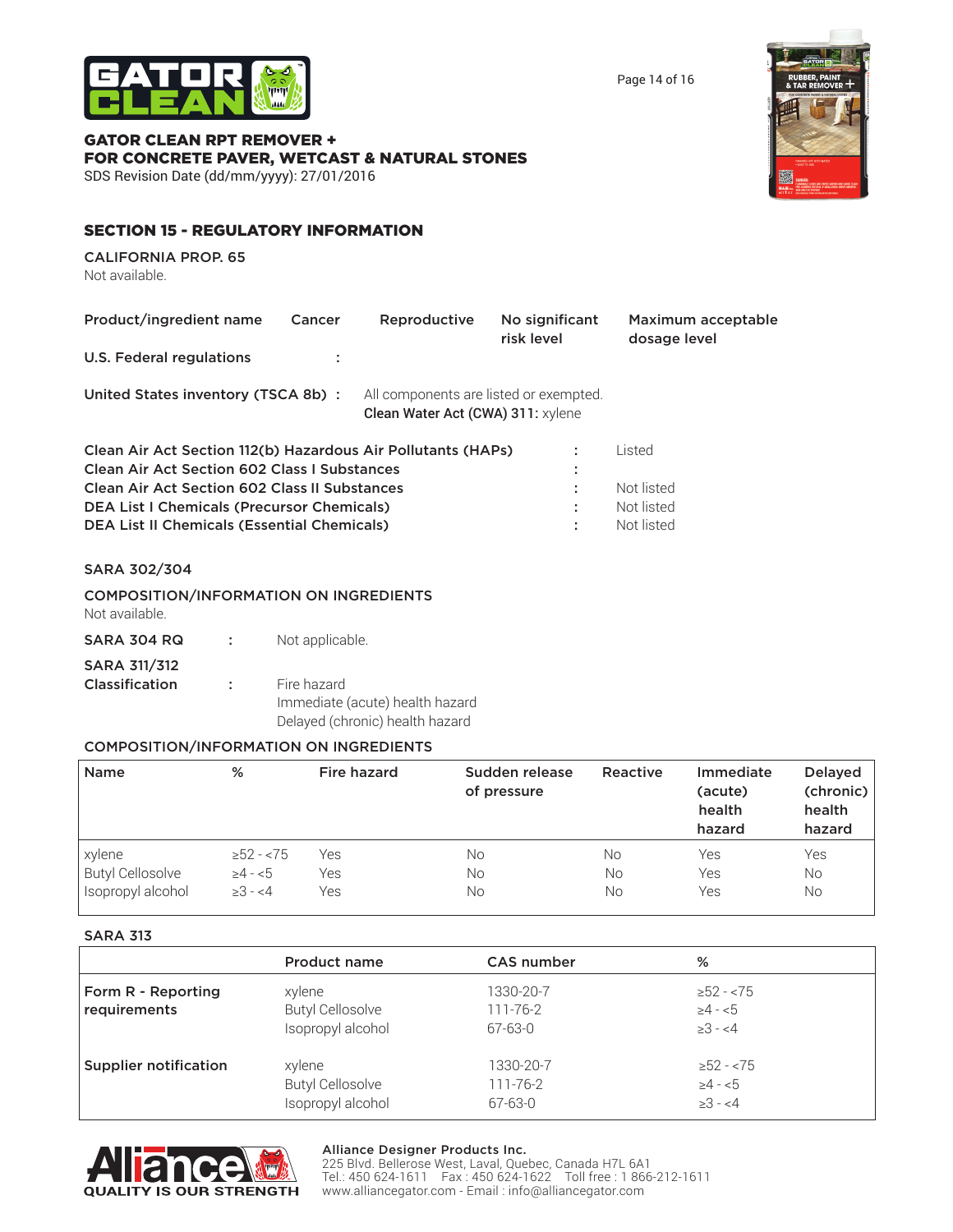

Page 15 of 16

#### GATOR CLEAN RPT REMOVER + FOR CONCRETE PAVER, WETCAST & NATURAL STONES SDS Revision Date (dd/mm/yyyy): 27/01/2016



## SECTION 15 - REGULATORY INFORMATION (CONT.)

SARA 313 notifications must not be detached from the SDS and any copying and redistribution of the SDS shall include copying and redistribution of the notice attached to copies of the SDS subsequently redistributed. 

### STATE REGULATIONS

| <b>Massachusetts</b>       | A.                | The following components are listed: XYLENE; 2-BUTOXYETHANOL; ISOPROPYL ALCOHOL            |
|----------------------------|-------------------|--------------------------------------------------------------------------------------------|
| New York                   | $\mathcal{L}$     | The following components are listed: Xylene (mixed)                                        |
| New Jersey                 | <b>CONTRACTOR</b> | The following components are listed: XYLENES; BENZENE, DIMETHYL-; 2-BUTOXY                 |
|                            |                   | ETHANOL; BUTYL CELLOSOLVE; ISOPROPYL ALCOHOL; 2-PROPANOL                                   |
| Pennsylvania               | <b>Contractor</b> | The following components are listed: BENZENE, DIMETHYL-; ETHANOL, 2-BUTOXY-;<br>2-PROPANOL |
| <b>INTERNATIONAL LISTS</b> |                   |                                                                                            |

## NATIONAL INVENTORY

| Australia | All components are listed or exempted. |
|-----------|----------------------------------------|
| Canada    | All components are listed or exempted. |
| Europe    | Not determined.                        |

### SECTION 16 -OTHER INFORMATION

#### HAZARDOUS MATERIAL INFORMATION SYSTEM (U.S.A.)

| <b>HEALTH</b>           |  |
|-------------------------|--|
| <b>FLAMMABILITY</b>     |  |
| <b>PHYSICAL HAZARDS</b> |  |

The customer is responsible for determining the PPE code for this material.

## NATIONAL FIRE PROTECTION ASSOCIATION (U.S.A.)





#### Alliance Designer Products Inc.